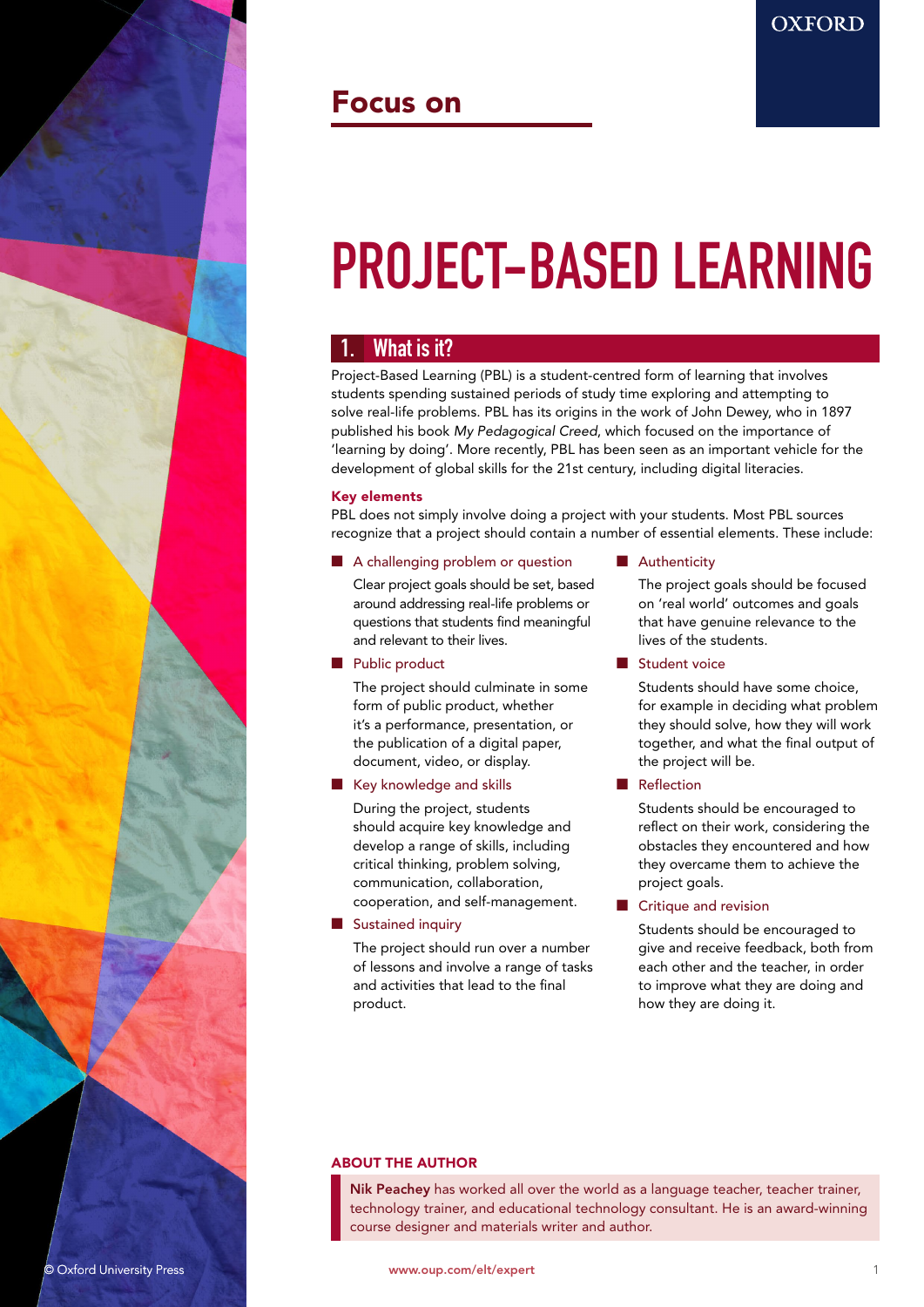# 2. What does it mean for the ELT classroom?

When done successfully, PBL can have a substantial positive impact on your students and your classroom environment.

#### **Problem solvers**

Students learn how to approach, break down, and solve problems with a good degree of independence. As well as developing their problem-solving skills, this can have a huge impact on the students' motivation and self-esteem.

#### **Broader learning**

Students learn much more than just language. They learn collaborative and negotiating skills as well as information related to the topic of the problem they are addressing. They also explore different types of sources and evaluate their reliability.

## **Real language use**

Students learn to use language for genuinely communicative purposes in contexts that reflect real life. This involves a wider range of language practice and a more frequent use of integrated skills than an approach to language learning based around discrete language items.

#### **Management skills**

As they work their way through the project, students will develop time management, organizational, and project management skills. Many of these skills are essential for studying and working in the 21st century.

## **Deeper levels of learning**

PBL classrooms can be dynamic, full of students using language to work towards motivating goals. A high level of engagement is achieved when learners find project goals meaningful and relatable, and this can in turn lead to deeper levels of learning. Outcomes include improved language skills, transferable project skills, and much better retention of learning.

# 3. What are the challenges?

#### **Covering the syllabus**

One of the biggest challenges of applying PBL in the language classroom is that of identifying projects based around meaningful problems that will cover the breadth of the core language syllabus. While it is possible to build projects around getting students to explore and research a specific language structure, consider how authentic and motivating the experience would be for the students.

#### **Language level**

Language level can be a considerable obstacle to a PBL approach to language learning, especially in projects where language acquisition is achieved as a 'by-product' of the project interaction. Students with a lower language level may find it difficult to carry out the project tasks and activities. You will need to think about how you can structure their language use, considering when they might draw on their first language to support the completion of the projects and when you want them to use English only.

## **Group dynamics**

Grouping of students needs to be handled with care and an understanding of the dynamics between the different members of the class. Mixed-ability groupings can work well when the group benefits from differing skills and interests and everyone's contributions are valued. However, care must be taken that some students do not dominate and prevent others from having a voice, and that the workload is shared fairly between all group members. It should also be ensured that group members are able to draw on their different strengths, so that everyone is able to contribute but no one feels they have to 'perform down' for the sake of their peers.

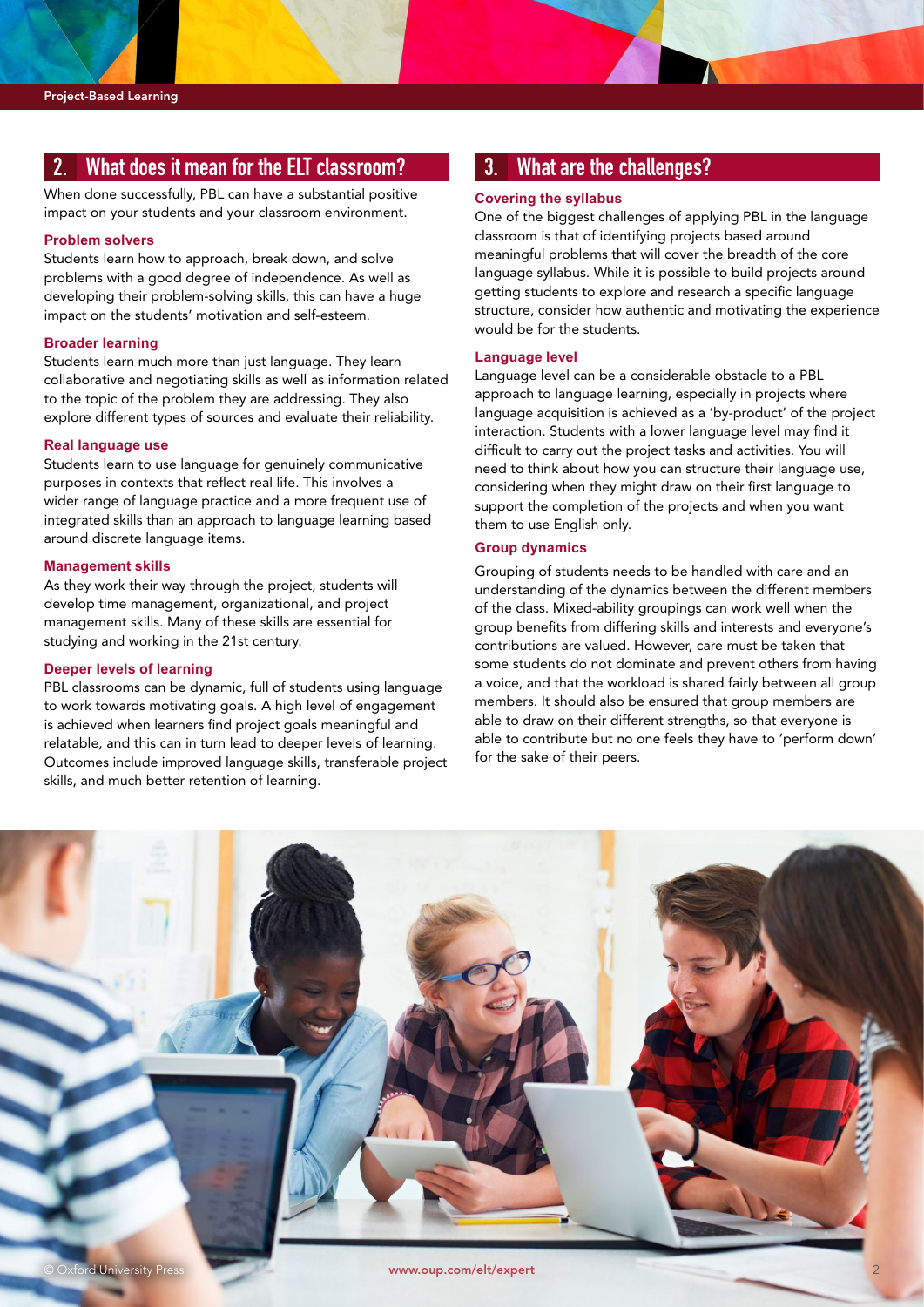## **Time constraints**

PBL is, by its nature, time consuming and it may seem difficult to balance the time demands against wider requirements of the syllabus.

# Reflection and feedback

Reflection and self-critique/peer critique are important elements of PBL, but these can take time to master, especially for less experienced learners. Giving peer feedback with sensitivity can be challenging even in our first language, so this needs to be handled with a good degree of care.

#### **Assessment**

Because of the nature of the skills being developed, it can appear much harder to evaluate the learning efficacy of PBL. Many methods of assessment in mainstream education tend to focus on the performance output at the end of the project, but for language learning this may be less relevant than the quality of the interaction and communication that took place in the production of the output. Criteria that seek to evaluate the additional skills developed through PBL might appear to burden the process further.

# **Acknowledgement**

A large part of the driving motivation for PBL comes from the fact that students are working towards some form of public display of their project output. This can stimulate a strong desire for audience recognition and appreciation. In the case of a public performance where parents or other teachers are invited along, satisfying this sense of recognition and completion can be quite straightforward, but it can be much less so when projects result in some form of online publication or performance. Generating and registering audience interaction can be more difficult and students may be left feeling that their work has not been acknowledged.

# 4. How can this be implemented?

# **Get students on board**

Be sure to get students involved from the very beginning of the project. Although you may have an idea of the kind of project output you want students to create and the kinds of issues or problems you want them to address, try not to impose your own view.

## Understand their passions

Find out the kinds of issues and interests that students feel passionate about and that motivate them. You could do this through classroom discussion or questionnaires.

# **Give students choice**

Once students have decided on the issue they want to address, let them choose what form of output they want to produce at the end of the project. Again you could give them different options to choose from. Some may prefer a form of public performance whereas others may prefer a video, e-book, or online poster.

#### **Give clear criteria**

Be sure to create and share your overall project goals and evaluation criteria with students. It should be clear to them what they are trying to achieve, and that the quality of their input and interaction during the project is as important as the evaluation of the final product.

# **Monitor language use**

Be sure to monitor students' work closely. Listen and take notes about any language issues or communication breakdowns that come up as they work towards the project goal. You can then integrate regular language clinics to provide language support based on a clear assessment of their needs.

#### **Balance your use of time**

If you have the time and flexibility within your course, you could take the opportunity to build your whole course around PBL. However, if you have a syllabus that students need to cover, you can just make it a part of your course. You could have a specific time each week for project work and then spend the rest of the time working through the syllabus.

## **Build in time for reflection and peer feedback**

You may want to let students reflect and give feedback in their first language, especially if they are lower-level learners. If you get them to do it in English, be sure to give them some appropriate structures so that they can write their reflections or deliver their feedback in a positive and supportive way.

#### **Involve other schools and classes**

Get your students involved in projects with other classes and schools, especially if you can use technology to connect them with students in other countries. This can be a great way of making the projects more authentic and genuinely communicative as well as great vehicles for developing collaboration skills, intercultural competences, and digital literacies.

# 5. Over to you

It's clear that despite the many challenges involved in applying PBL to the language classroom, if done in a carefully structured way and with the right support, PBL can have a transformative impact on the experience of your students. This in turn could provide a rewarding experience for you as a teacher.